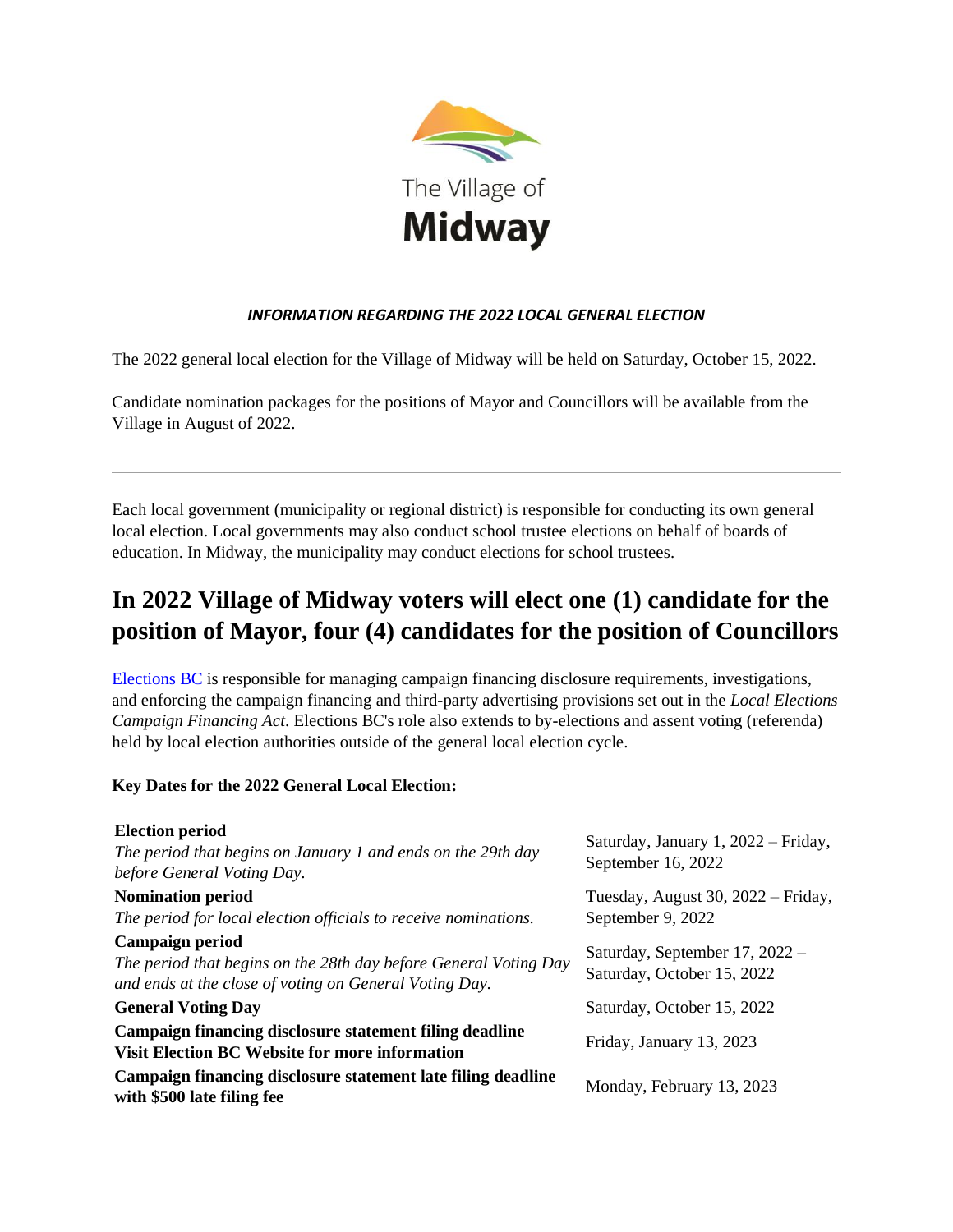*Nomination period for the 2022 Election will be Tuesday, August 30, 2022 from 9:00 a.m. until nomination close on Friday, September 9, 2022, at 4:00 p.m.*

# **Nomination Packages will be available at the Municipal Office during working hours in August of 2022.**

## **Qualifications to run for Local Government Office:**

To qualify as a candidate for local government office, at the time of nomination a person must meet the following criteria:

- You must be 18 years of age or older on general voting day
- You must be a Canadian Citizen
- You must be a resident of BC for at least six (6) months prior to the date of nomination
- Not disqualified by any statute or law, from being nominated, elected or holding office

Nominees must be nominated by two (2) electors of the Village of Midway. Nominees (the candidate) are **not** required to be residents or non-resident property owners in the Village of Midway.

### **Serving the Community - Time Commitment:**

If you are elected to local office, you will be expected to serve the 2022-2026 term.

Be aware that holding a position in local office can be time consuming. In addition to regular meetings, you may also be asked to serve on special committees, task forces, boards or commissions that may also require a significant time commitment both with attending meetings and preparing for them.

Further detailed information about candidacy can be found at Ministry of Municipal Affairs and Housing [www.gov.bc.ca/localelections](http://www.gov.bc.ca/localelections)

## **The 2022 General Local Elections will be held on October 15, 2022.**

Elections BC administers campaign financing, disclosure and election advertising rules under the *Local Elections Campaign Financing Act*. Elections BC does **not** administer voting or candidate nominations for local elections. For more information, see [Who Does What in Local Elections.](https://elections.bc.ca/local-elections/who-does-what-in-local-elections/)

## **Candidate nominations**

Elections BC does not administer candidate nominations for local elections in B.C. Prospective candidates should contact the Chief Election Officer in the jurisdiction they wish to run in for nomination forms and information about the candidate nomination process.

# **New rules for the 2022 General Local Elections**

There are new campaign financing and advertising rules for the 2022 General Local Elections that candidates, elector organizations, and third-party advertisers need to be aware of. Key changes include: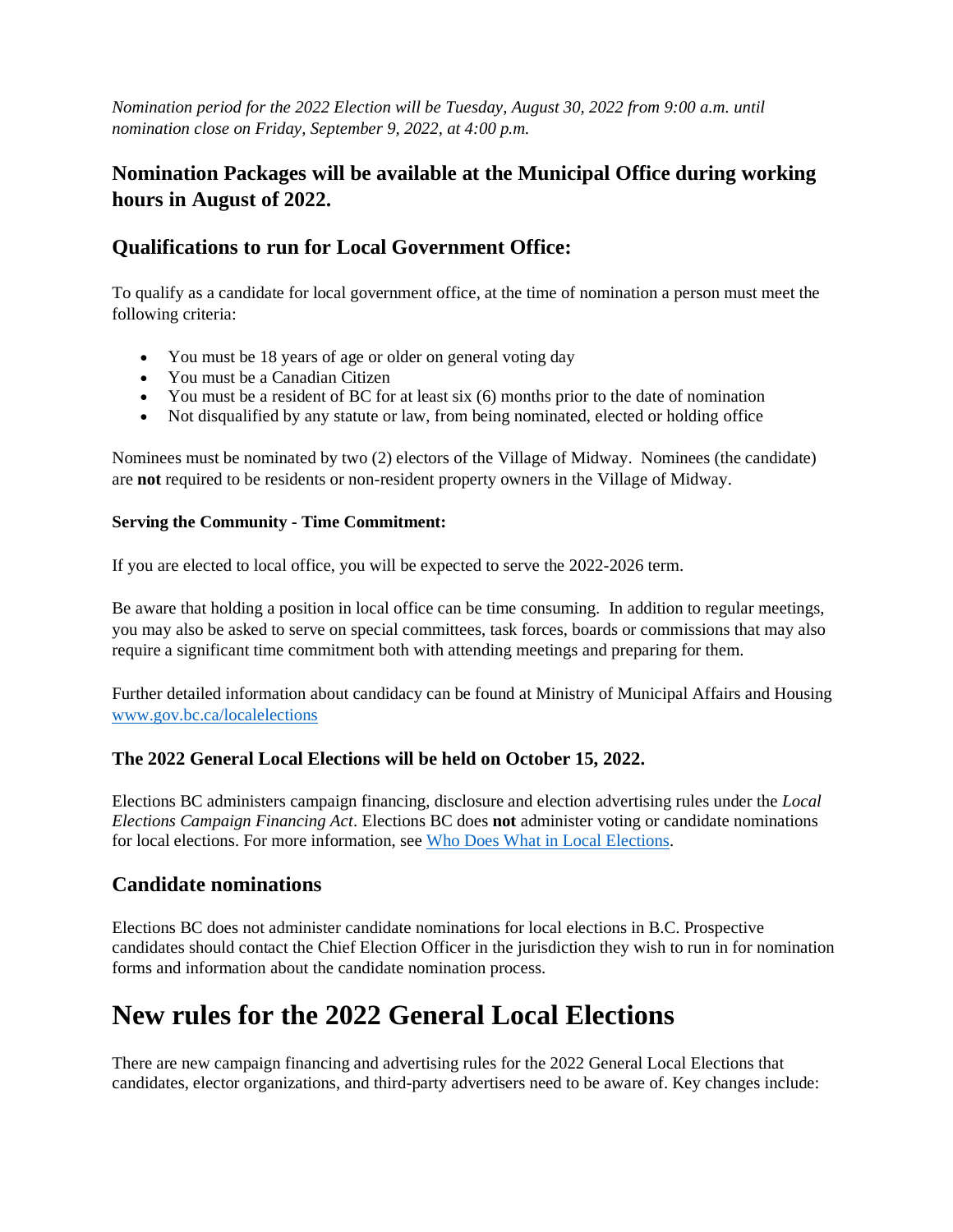- Elector organizations must register with Elections BC to endorse a candidate, receive a campaign contribution, or incur an election expense. Read more about [new rules for elector organizations.](https://elections.bc.ca/local-elections/elector-organizations/)
- [Sponsorship contribution limits](https://elections.bc.ca/local-elections/advertising-rules/making-a-sponsorship-contribution/) apply to contributions made by eligible individuals to third party sponsors.
- During the pre-campaign period beginning on July 18, 2022, [third party advertising rules](https://elections.bc.ca/local-elections/advertising-rules/local-advertising-sponsors/) apply.
- All election advertising during the pre-campaign period must include an authorization statement.

If you have any questions about the campaign financing and advertising rules in local elections, contact us at 1-800-661-8683 or [electoral.finance@elections.bc.ca.](mailto:electoral.finance@elections.bc.ca)

#### **How do I register to vote?**

You do not need to register in advance. To vote on voting day, you must bring **two pieces of identification** to the voting place.

#### **How do I qualify as a voter if I live in Midway?**

You must be:

- 18 years of age or older on general voting day for the election or assent voting; and
- A Canadian citizen: and
- A resident of British Columbia for at least 6 months immediately before the day of registration; and
- A resident of the Village of Midway for at least 30 days immediately before the day of registration; and
- Not disqualified under the *Local Government Act* or any other enactment from voting in an election or assent voting and not otherwise disqualified by law.

#### **How do I qualify as an elector if I don't live in Midway, but own property in Midway?**

#### **You must be:**

- 18 years of age older on general voting day for the election or assent voting;
- A Canadian Citizens: and
- A resident of British Columbia for at least 6 months immediately before the day of registration; and
- A registered owner of real property in the Village of Midway for at least 30 days immediately before the day of registration; and
- Not entitled to register as a resident elector; and
- Not disqualified under the Local Government Act or any other enactment from voting in an election or assent voting and not otherwise disqualified by law; and
- If there is more than one registered owner of the property, only one of those individuals may, with the written consent of the majority of the owners, register as a non-resident property elector.

If you live in another jurisdiction and own property in Midway and wish to vote, you will have to provide proof that your entitled to register in relation to your property and provide written consent of the registered owners of the property by completing Non-Resident Property Elector Consent form. Please call the Chief Election Officer at the Village Office at 250-449-2222 for more information.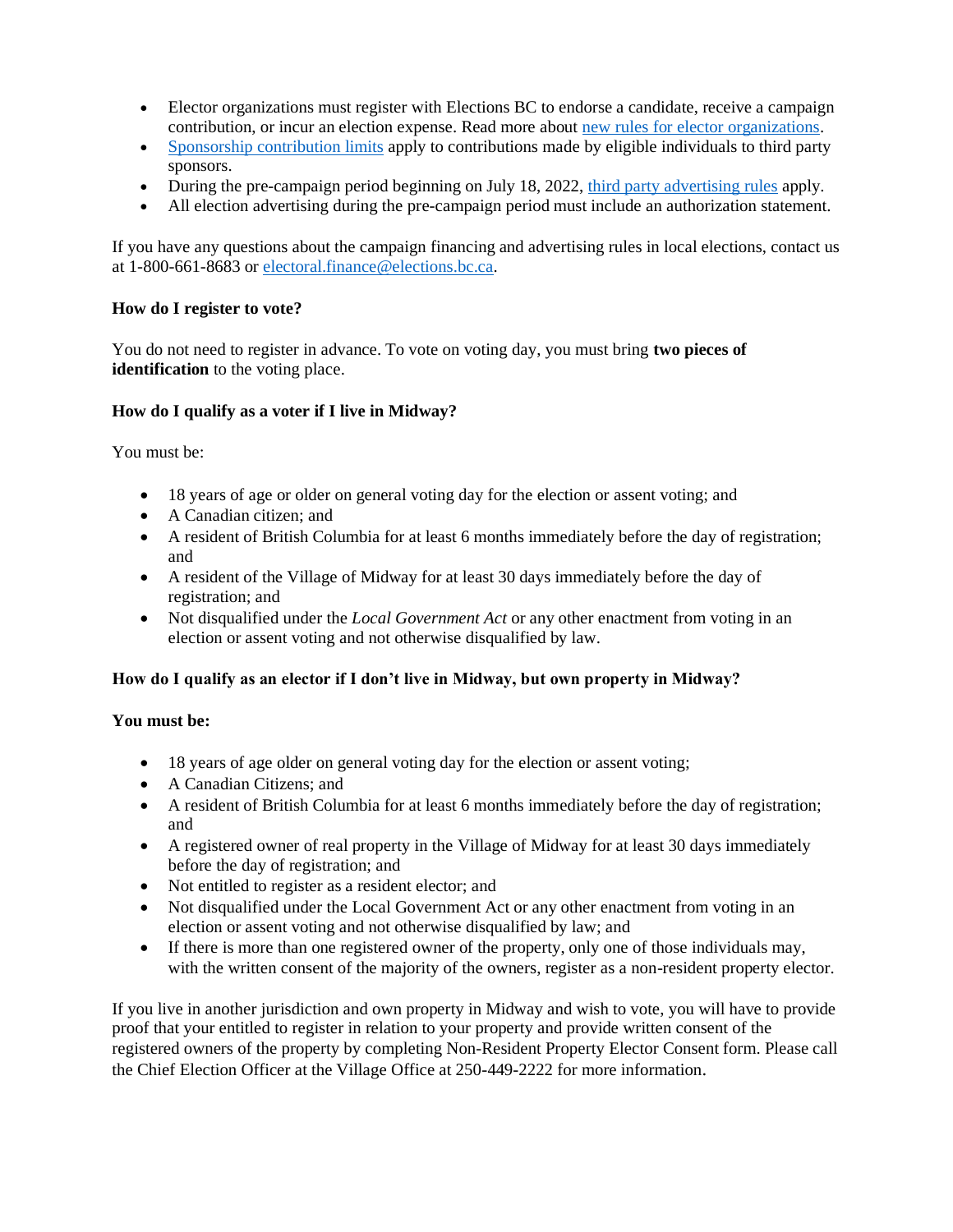## **What identification do I need to vote?**

Your identification must provide evidence of your identity and place of residence, at least one of which must contain your signature. Acceptable identification includes

- a British Columbia Driver's Licence,
- a BC identification card within the meaning of the Identification Card Regulation,
- a photo BC services card within the meaning of the Identification Card Regulation,
- a non-photo BC services card within the meaning of the Identification Card Regulation,
- an Owner's Certificate of Insurance and Vehicle Licence issued by the Insurance Corporation of British Columbia,
- a British Columbia CareCard or British Columbia Gold CareCard,
- a Ministry of Social Development and Economic Security Request for Continued Assistance Form SDES8,
- a Social Insurance Number card or confirmation of Social Insurance Number letter issued by the government of Canada,
- a Citizenship Card issued by Citizenship and Immigration Canada,
- a real property tax notice issued under section 369 of the *[Local Government Act](http://www.bclaws.ca/civix/document/id/complete/statreg/96323_00)* or section 21 of the *[Taxation \(Rural Area\) Act](http://www.bclaws.ca/civix/document/id/complete/statreg/96448_01)*,
- a credit card or debit card issued by a savings institution as defined in section 29 of the *[Interpretation Act](http://www.bclaws.ca/civix/document/id/complete/statreg/96238_01)*, or
- a utility bill issued for the supply of electricity, natural gas, water, telephone services or coaxial cable services by
	- o a public utility as defined in section 1 of the *[Utilities Commission Act](http://www.bclaws.ca/civix/document/id/complete/statreg/96473_01)*,
	- o a gas utility as defined in section 1 of the *[Gas Utility Act](http://www.bclaws.ca/civix/document/id/complete/statreg/96170_01)*,
	- o a water utility as defined in section 1 of the *[Water Act](http://www.bclaws.ca/civix/document/id/complete/statreg/96483_01)*,
	- o the British Columbia Hydro and Power Authority, or
	- o a corporation licensed by the Canadian Radio-television and Telecommunications Commission for the purposes of that supply.

## **Can I vote if I can't get into the voting place?**

If you are unable to enter the voting place due to a physical disability or impaired mobility, we can accommodate you by bringing a ballot to you at a location near the voting place, e.g., to a vehicle outside the voting place. Please call the chief election officer at 250-449-2222 for more information or have someone make the request to the presiding election official on voting day.

## **More Information**

In British Columbia, municipal elections are conducted according to the regulations set out in the BC *[Local Government Act](http://www.bclaws.ca/Recon/document/ID/freeside/96323_00)*.

More information on local government elections and voting may be found from the **Province of BC** website.